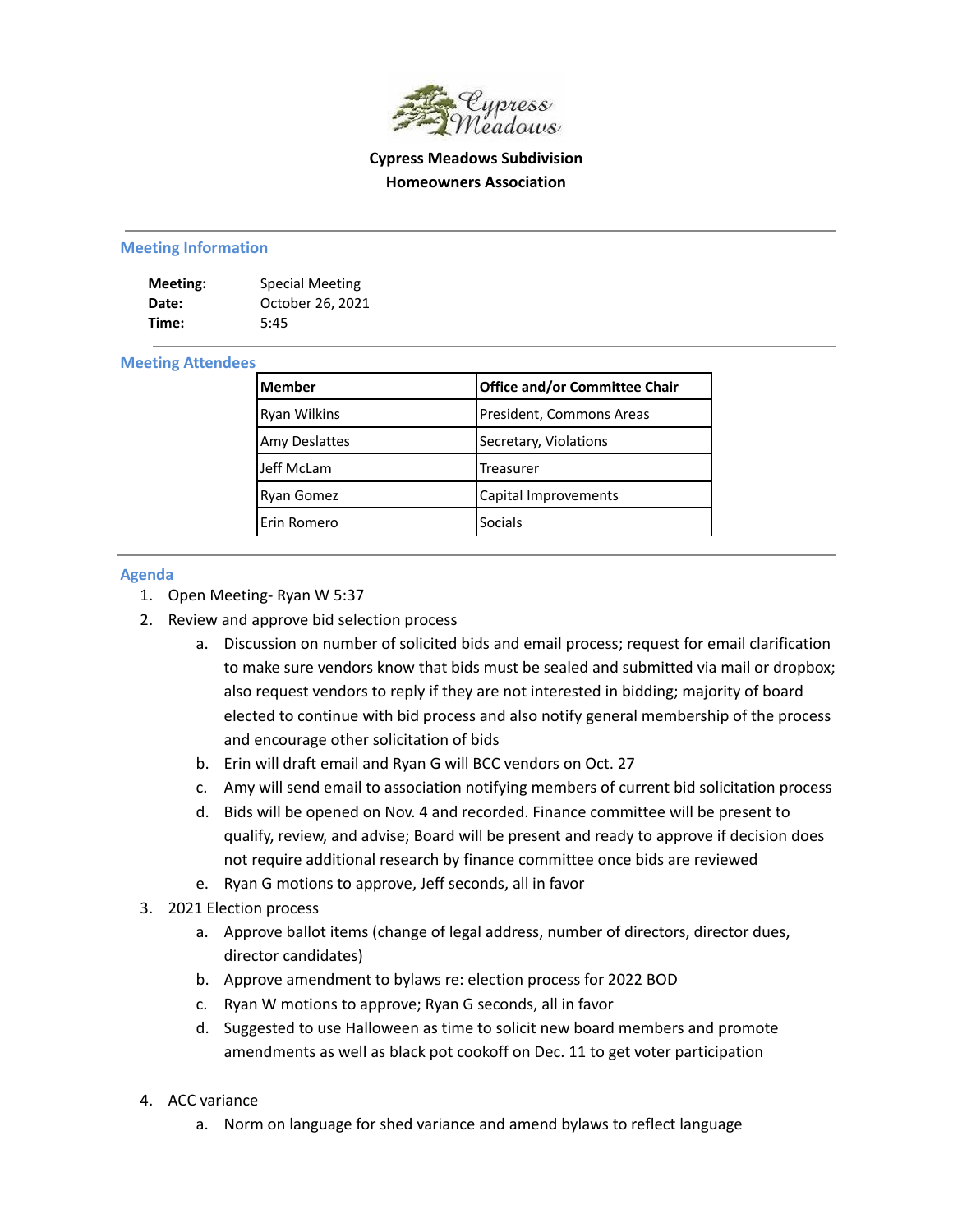- b. Language approved as variance by ACC Dec. 30, 2015
	- **Building Improvements (storage sheds):** (4.15) Setbacks for improvements shall be modified to meet the City of Broussard requirement of 5 feet for rear setbacks. (This is an approved shed/storage building variance to the 10 feet rear setback in covenants.)(3.05) The exterior on each improvement shall be constructed entirely of materials approved in advance by the Architectural Control Committee. As such, sheds or storage buildings must meet the following requirements: 1) siding shall be the same construction as house, lapboard or hardiplank; 2) paint color shall match dwelling; 3) roof shall be constructed with same shingles as dwelling; 4) if improvement does not meet the seven-on-twelve requirement, no more than 15" of wall may be visible over fence.
- c. Amy explained previous intent was side wall height and this is what had been carried out in ACC approvals Dec 2015-May 2020 as recorded in emails, but due to lack of clarity in variance wording this has been interpreted differently by recent ACC members. Ryan G will draft visual representation of guidelines to share at next board meeting.
- 5. Amy motions to close, Ryan W seconds, all in favor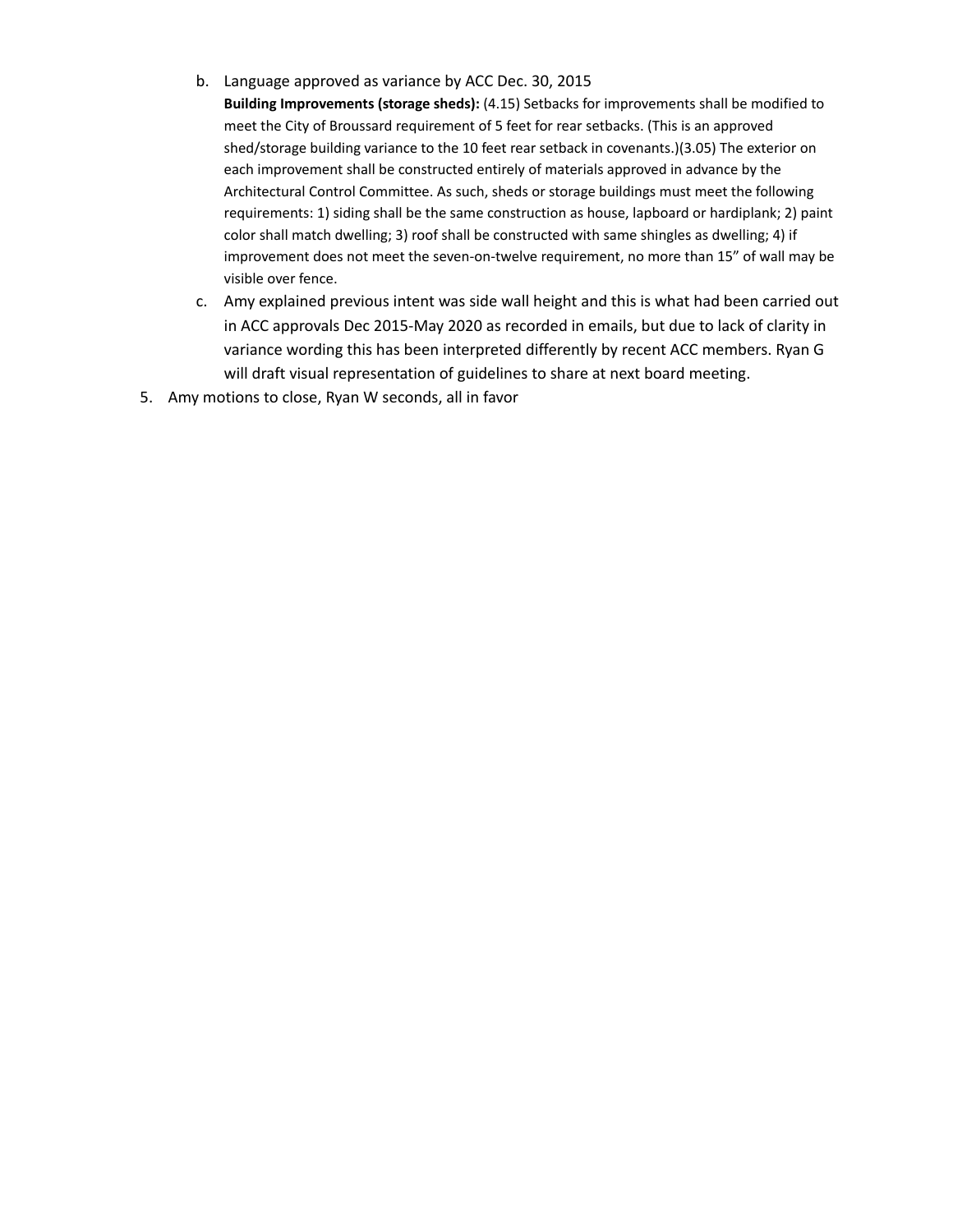# CYPRESS MEADOWS HOMEOWNER ASSOCIATION, INC.

## BOARD RESOLUTION AND POLICY

## BID PROCEDURE

Bids will be solicited for purchases of materials, goods, equipment, and services to ensure Cypress Meadows Subdivision receives optimum value for money spent on such purchases. It is the responsibility of the Board of Directors to ensure that this policy is enforced.

#### **Individual Purchases**

Individual purchases of equipment and/or supplies that are expected to cost \$1000 or more must be preceded by at least three (3) documented quotes from qualified vendors.

#### **Lease or Rental**

Lease or rental of equipment and/or supplies which are repeated over the course of a year and which combined annual cost exceeds \$2500 annually must be preceded by at least three (3) documented solicited bids from qualified vendors.

#### **Service and Supply Contracts**

Contracting with an outside contractor for termed services and products shall require at least three (3) documented bids from separate Vendors prior to Vendor selection. Individual purchases made through a Vendor who is facilitating a current Contract with the HOA do not require any further quote or bid process during their contracted term.

A Bid Tracking file will be created and managed by the Secretary for the purpose of maintaining a historical record. The following guidelines will apply.

## **A. REQUEST FOR QUOTE**

- 1. Request for Quotes may be brought to the BOD by any Committee Chairman, Board member, or Officer. The Request for Quote will include adequate specifications of the item or services, quantity, and special features, if any.
- 2. Specifications and response date will be the same for all suppliers and will be drawn in a manner that will preclude the advantage of one vendor's products and/or services.
- 3. The Request for Quote will require total price to Cypress Meadows Subdivision including taxes, shipping, handling, etc. and any price breaks for quantity.
- 4. The Request for Quote will include delivery schedule, terms and condition, warranty requirements, and quality standards as applicable.
- 5. Requests for Quotes must be approved by the Board of Directors. The Approval will be recorded in meeting minutes. An announcement of the Bid Solicitation will be placed on the HOA website and disclosed at the following Open membership HOA meeting.
- 6. If fewer than three (3) supplies are contacted the Bid Tracking file will be documented to show the reason.

## **B. BID REQUIREMENTS**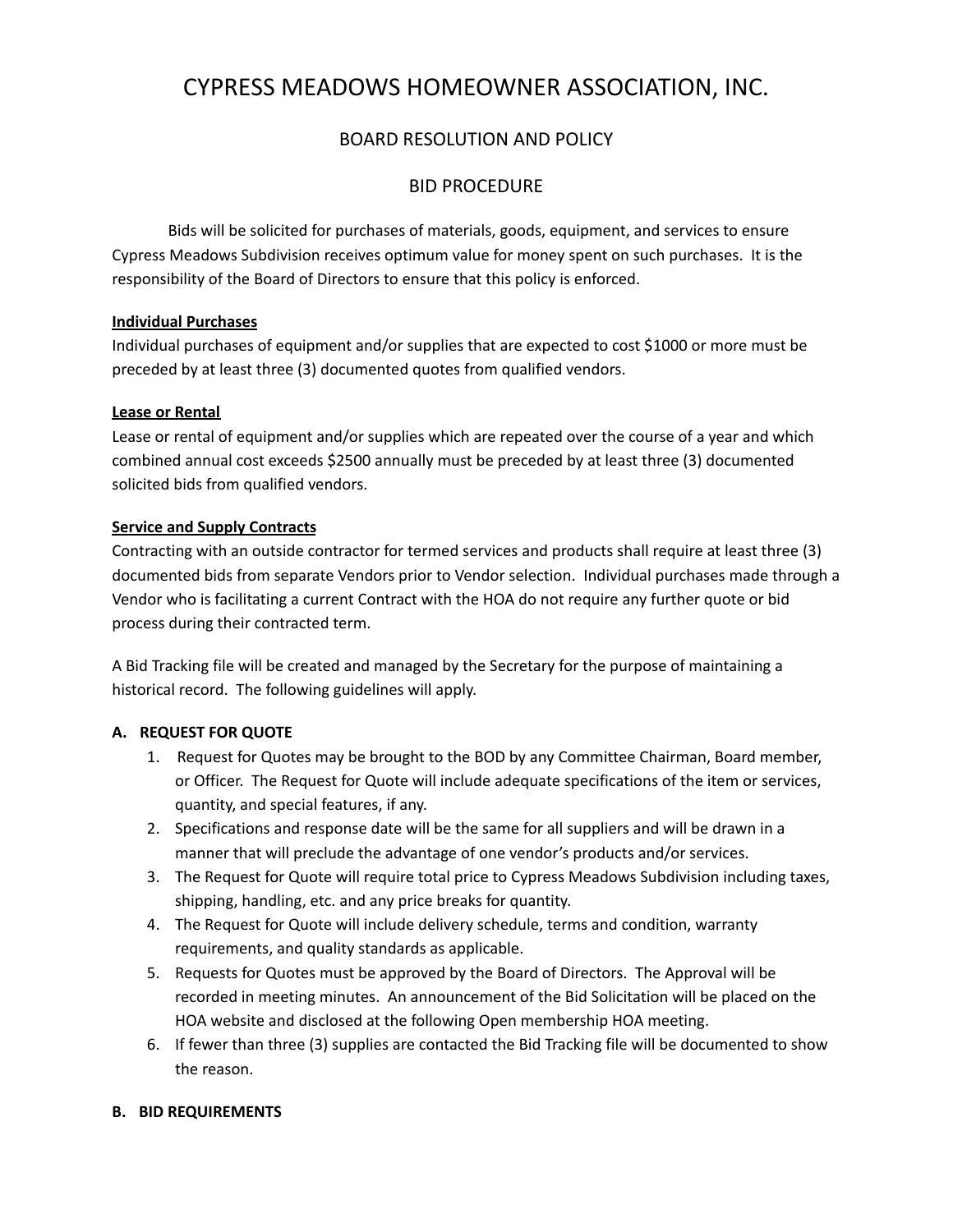- 1. At Least Three (3) bids are required for all individual purchases exceeding \$1000. IF fewer than (3) are received, the file will be documented to show the reason.
- 2. Purchases over \$10,000 require formal sealed bids.
- 3. When time is of the essence, fax or email bids may be considered. The Bid Tracking file will be documented to show the nature of the urgency.
- 4. Telephone quotes are not permitted except in the case of an extreme emergency where time and conditions will not permit the normal bidding procedure to be followed. The Bid Tracking file will be so documented to show the nature of the emergency, supplier(s) contacted, dates and time of call, and the pricing information received.
- 5. All solicitations requiring formal sealed bids will be preceded by a notice posted at the Cypress Meadows Subdivision Website at least 14 days prior to closing date for acceptance of formal bids.
- 6. No Board Member, or candidate for the Board, their spouses, family members, or companies that employ such individuals will be solicited or considered for bids without full disclosure of their relationships with CMSHA.
- 7. Components that are part of an approved project or where continuity, commonality, spares, matching, etc. are required or beneficial may be excluded from these bidding guidelines at the discretion of the Board of Directors and so documented.

## **C. AWARD SELECTION**

- 1. All bids will go to the Financial Committee for qualification and clarification. The Committee will be expected to measure the Vendor's Bid against the specifications set in the Association's solicited bid request. The Committee will also review the insurance coverage and references submitted by the Applying Vendor. The Financial Committee will create a synopsis of the bids which will be presented as part of the Treasurer's Report at the next Board Meeting.
- 2. All formal bids will be opened in the presence of the Secretary and at least one other Board member prior to the Financial Committee's review.
- 3. Bids which exceed the approved budget amount for the purchase will require formal CMSHA Board of Directors approval prior to being considered a qualified bid.
- 4. Selection will be based on the information and documentation received in the bid responses and will be selected by at least an 80% vote of the Board of Directors.
- 5. The lowest qualified bidder will generally be selected. If the lowest qualified bidder is not selected, the reason for such an exception shall be documented in the Bid Tracking file.
- 6. When services are a critical component of a purchase, selection of a vendor may not necessarily be based on the lowest bid. The President is authorized to negotiate with one or more qualified bidders to ensure that the best quality, price, schedule, and results are obtained. The bid packages for such services will contain appropriate notices that selection of a supplier is subject to negotiation.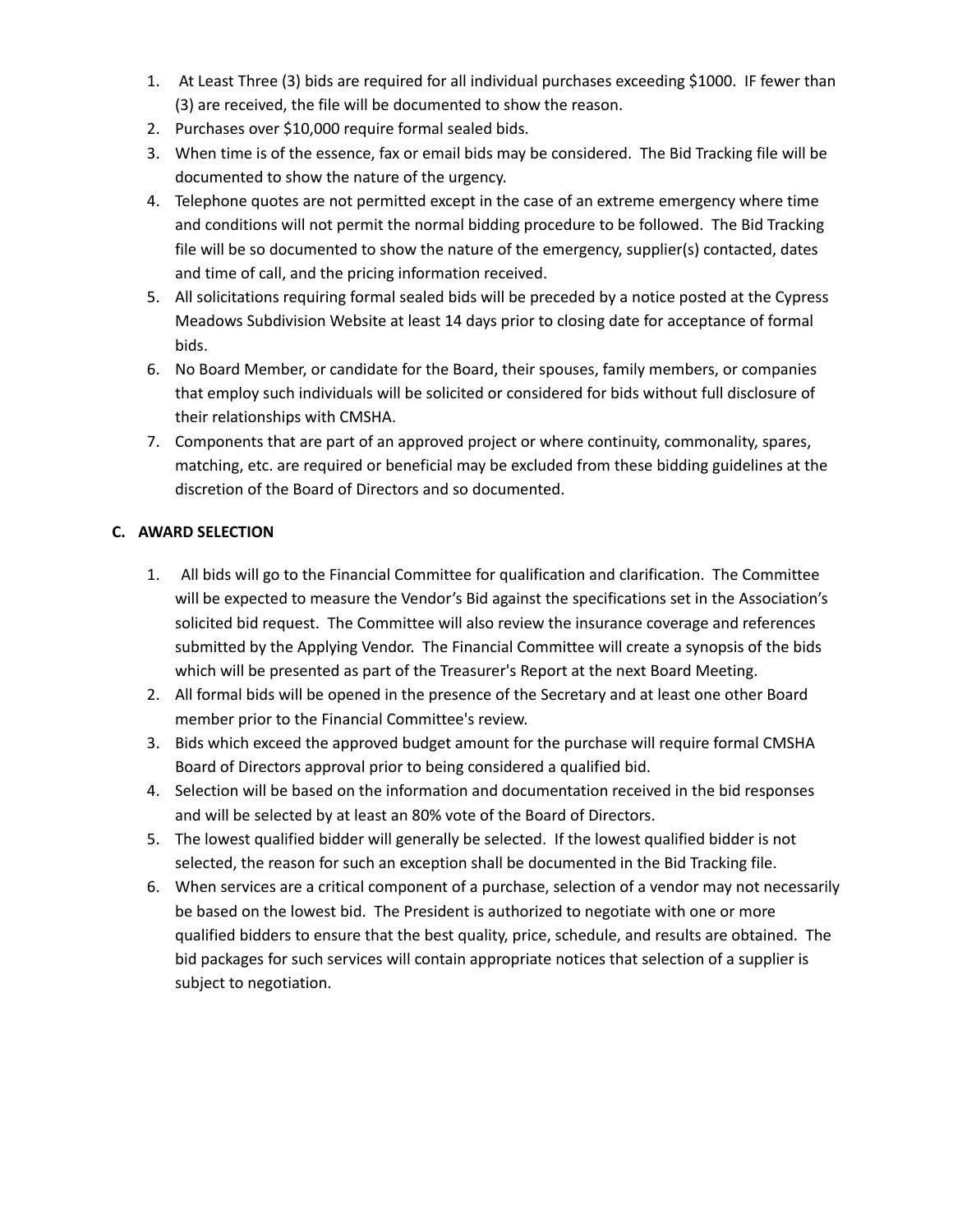#### Dear Member,

The time to vote on our 2022 Board of Directors is coming soon. As per our adopted Bylaws, this letter serves as communication of open candidate nominations, the voting process, and the voting dates for the current year. The open nomination period begins on November 1 and runs through November 15, 2021. Nomination Forms can be found on the HOA website. The official Ballot will be recognized at the Board of Directors meeting in November, and the Board will post the list of candidates on our Website and Mailbox Kiosk information board. Starting December 1, the voting ballot will be available on the website for printing. A Special Meeting, for the purpose of the election, will be held Dec 10, 2021 to open the voting period.

#### **Nomination Process**

The nomination link will be active on the website by November 1 and will be available through November 15. The Nomination form is a self-nomination which should be filled out completely and submitted by email to [info@cypressmeadowssubdivison.com.](mailto:info@cypressmeadowssubdivison.com) Nomination forms may not be submitted on behalf of another resident. The only information from this form that will be shared with the membership will be the nominee's name and candidacy statement. The HOA BOD will not release the nominee's address, phone number, or email to the membership without nominee's permission.

All nomination letters are to be received by the HOA by November 15th at midnight. The Board will hold a BOD meeting where the nomination forms will be verified. To be verified by the Board as a legitimate candidate the nominee must be a homeowner and in good standing. Good standing means current on dues, no outstanding fines, or unrectified violations as of the date of nomination submission.

#### **Candidate Ballot**

By November 21 the Official Ballot of Candidates will be posted at the Mailbox Kiosk Information Board and on the HOA website. The Ballot form will include a candidacy statement for each candidate. The Ballot will be updated within three days of any candidate removing themselves from running.

If any member wishes to reach out to a particular candidate during this process that member can email their request to [info@cypressmeadowssubdivison.com.](mailto:info@cypressmeadowssubdivison.com) The Board will forward your email request to that candidate.

Candidates will be selected based on receiving a majority of votes for the fillable positions.

#### **Amendment Ballot**

One amendment to the Articles of Incorporation and one amendment to the Restrictive Covenants will be posted on the ballot. Amendments must receive a majority of votes from applicable voting members to be approved. This means that 50% +1 of all homeowners must vote to approve each amendment. Amendments under consideration are:

- **Articles of Incorporation Article VII:** *The affairs of the Association shall be managed by a Board of Directors consisting of not less than one (1) nor more than nine (9) persons who need not be members of the Association. The number of directors may from time to time be changed within the above set forth limits by amendments to the by-laws of the Association.*
	- $\circ$  This is an increase from the current one (1) to five (5) directors currently provided for. The board feels this is necessary to continue management of an expanding community.
- **● Articles of Incorporation Article XIV:** *The registered office and municipal address of the corporation is and shall be 200 Easy Rock Landing Dr, Broussard, LA 70518. The registered office may be changed by vote of the members and any change shall be registered with the Office of the Louisiana Secretary of State.*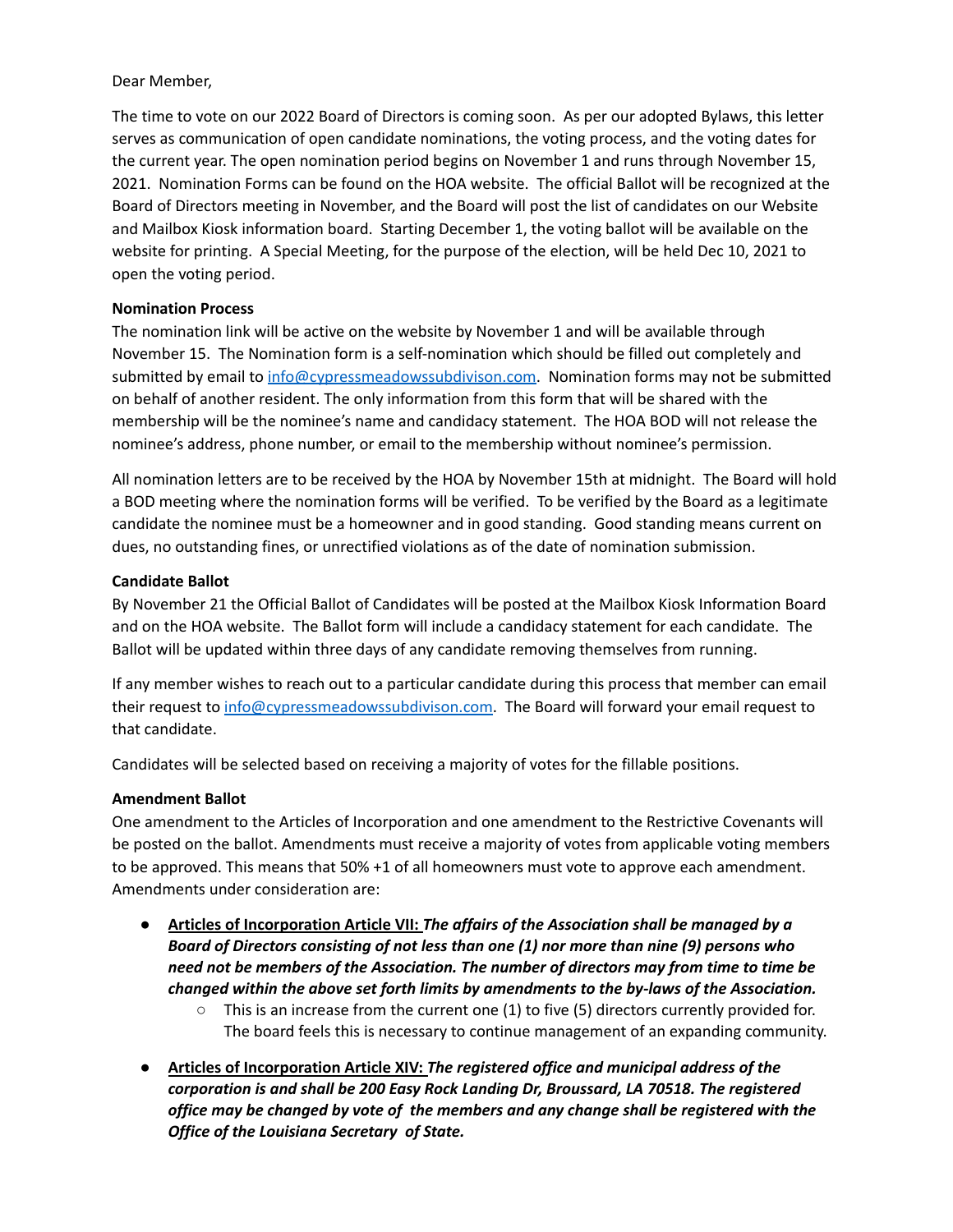- **○** A vote of membership is required to change the legal address of the Association. This was not possible in previous years due to the Association using a PO Box for the mailing address, but now that we have a physical address, we should choose to receive all legal correspondence in-house, instead of relying on the developer's office to forward mail.
- **Restrictive Covenants 8.07:** *No Assessments shall be levied against any property owned by the Declarant except as provided for herein in Section 8.02. No Regular Assessments shall be levied against any Director while actively serving as a Director of the Association. In cases where a Director is appointed or removed from office in the middle of an assessment year, Assessments shall be prorated to account for time served as an active Director. This excusal does not apply to cases of Special Assessments.*
	- It has been mentioned by general Association members in public forums that excusal from dues may serve as an enticement to engage more association members in the role of a director-- a role which is fully voluntary and takes up an adequate amount of personal time. This item is not a priority item for the current board, but it does recognize that there is an ever-increasing amount of work involved in the management of the Association, and this board would not want to approve this type of compensation without support of the larger Association. The last sentence also ensures that if a Special Assessment is ever levied due to a capital improvement or budget shortage, all directors would still be required to pay any Special Assessment.

## **Voting Ballot**

The Voting Ballot will become available on the HOA website on December 1 for print only. The Voting Ballot shall be submitted one of two ways:

- 1. Place completed voting ballot in a sealed envelope labeled **Attention: 2022 Election** in either of the two HOA Drop boxes at the Mail Kiosk from Dec 10 to through Dec 12 by 8:00 PM.
- 2. Mail in your submission to the HOA with a postmark date of Dec 10 or earlier. Mail to **Cypress Meadows Subdivision HOA, Attention: 2022 Election, 200 Easy Rock Landing, Broussard LA 70518**.

Ballots will be validated and counted by a three-person Election Committee. The Committee will be overseen by our Bookkeeping Vendor. Validation requirements include:

- 1. Only one vote per Lot. HOA recognized Composite Lots may cast one vote.
- 2. The vote is cast by a Lot Owner. Not a renter.
- 3. If Lot is owned by multiple owners there is still only one vote for that lot.
- 4. Lots located in Phase III-B and Phase III-C2 will not be eligible to participate in the election process until such time that the lot Builder has completed the Residential Building construction and the legal Conveyance of ownership has been transferred to the New Homeowner.
- 5. Delinquent dues, violations, and or outstanding liens cannot disqualify a member's vote.
- 6. No Board member, Board member family member, Candidate, or Candidate's family member may participate in the counting of votes.

## **Calendar:**

Nov. 1-Nov. 15 Open Nomination Period Nov. 16 – Nov 20 Ballot is ratified by Board Nov. 21 List of candidates and candidacy statements are posted Dec 10 - 12 Vote submission Dec 13 – 15 Vote Voter validation and Vote Counting After Dec 15 Board will recognize and announce Vote results; new directors will be invited to participate in December BOD transition meeting